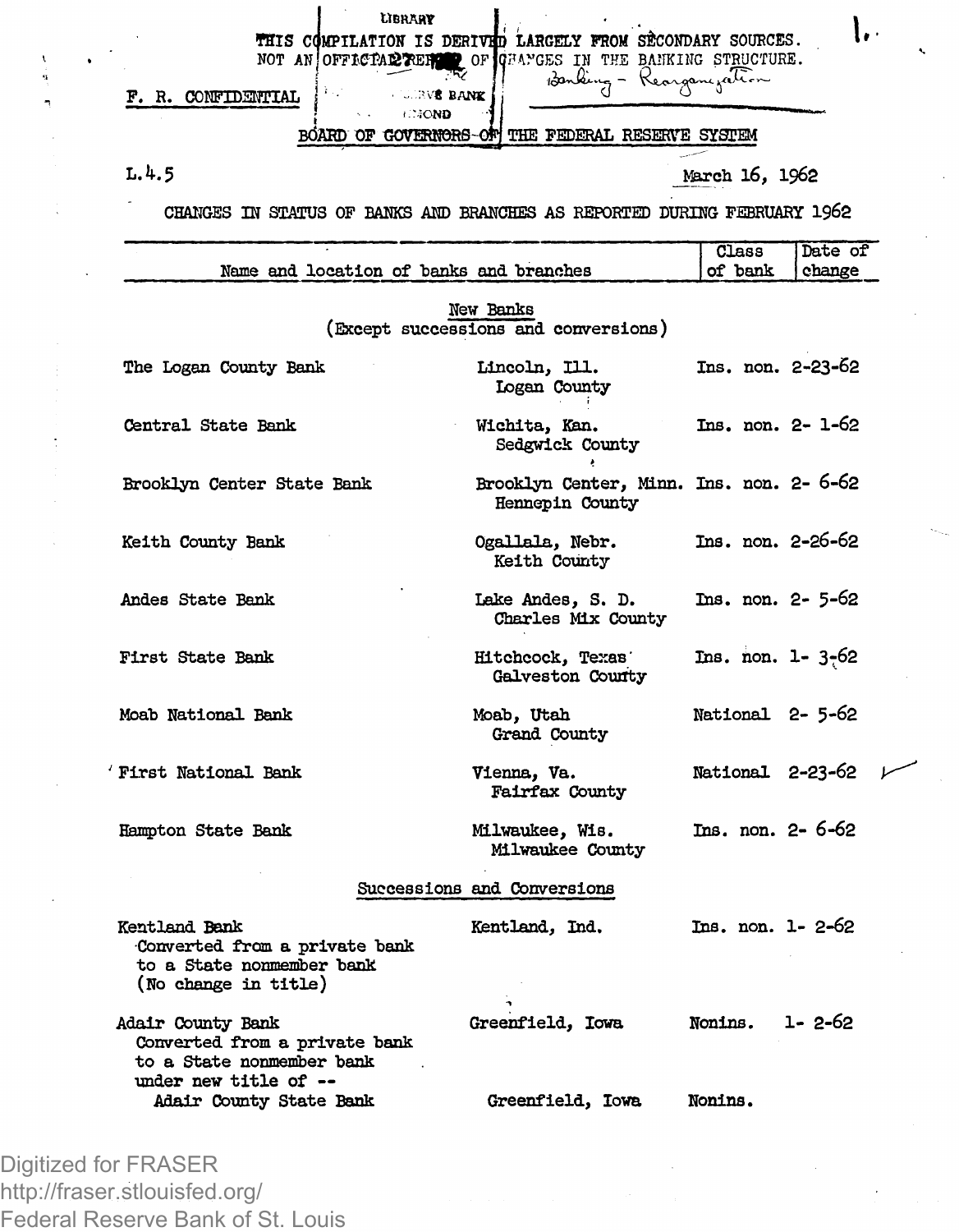|                                                                                                                                              |                                          | $_{\text{Class}}$             | Date of      |
|----------------------------------------------------------------------------------------------------------------------------------------------|------------------------------------------|-------------------------------|--------------|
| Name and location of banks and branches                                                                                                      |                                          | of bank                       | change       |
|                                                                                                                                              | Consolidations, Absorptions, Etc.        |                               |              |
| United California Bank<br>The Southwest Bank<br>Merged under charter<br>and title of                                                         | Los Angeles, Calif.<br>Inglewood, Calif. | Member<br>Member              | 2-26-62      |
| United California Bank                                                                                                                       | Los Angeles, Calif.                      | Member                        |              |
| Louisa County National Bank<br>Absorbed by --                                                                                                | Columbus Junction, Iowa                  | National 2-12-62              |              |
| Columbus Junction State Bank                                                                                                                 | Columbus Junction, Iowa Member           |                               |              |
| Hackensack Trust Co.<br>Bank of Saddle Brook & Lodi<br>Merged under charter and<br>title of --                                               | Hackensack, N. J.<br>Saddle Brook, N. J. | Member<br>Member              | $2 - 5 - 62$ |
| Hackensack Trust Co.                                                                                                                         | Hackensack, N. J.                        | Member                        |              |
| Sullivan County National Bank<br>Livingston Manor National Bank<br>Consolidated under charter<br>and title of --<br>Sullivan County National | Liberty, N.Y.<br>Livingston Manor, N.Y.  | National 2-13-62<br>National  |              |
| <b>Bank</b>                                                                                                                                  | Liberty, N. Y.                           | National                      |              |
| <b>First National Bank</b><br>Absorbed by --                                                                                                 | Exeter, Pa.                              | National 2-27-62              |              |
| Wyoming National Bank                                                                                                                        | Wilkes-Barre, Pa.                        | <b>National</b>               |              |
| Farmers & Merchants Bank<br>Absorbed by --<br>Merchants National Bank                                                                        | Linesville, Pa.                          | Member $2 - 5 - 62$           |              |
| & Trust Co.                                                                                                                                  | Meadville, Pa.                           | National                      |              |
| Western Pennsylvania<br>National Bank<br>West End Bank<br>Consolidated under charter<br>and title of --<br>Western Pennsylvania              | McKeesport, Pa.<br>Pittsburgh, Pa.       | National 2-12-62<br>Ins. non. |              |
| National Bank                                                                                                                                | McKeesport, Pa.                          | National                      |              |
| Union National Bank<br><b>Bridgeville National Bank</b><br>Consolidated under charter<br>and title of --                                     | Pittsburgh, Pa.<br>Bridgeville, Pa.      | National 2-19-62<br>National  |              |
| Union National Bank                                                                                                                          | Pittsburgh, Pa.                          | National                      |              |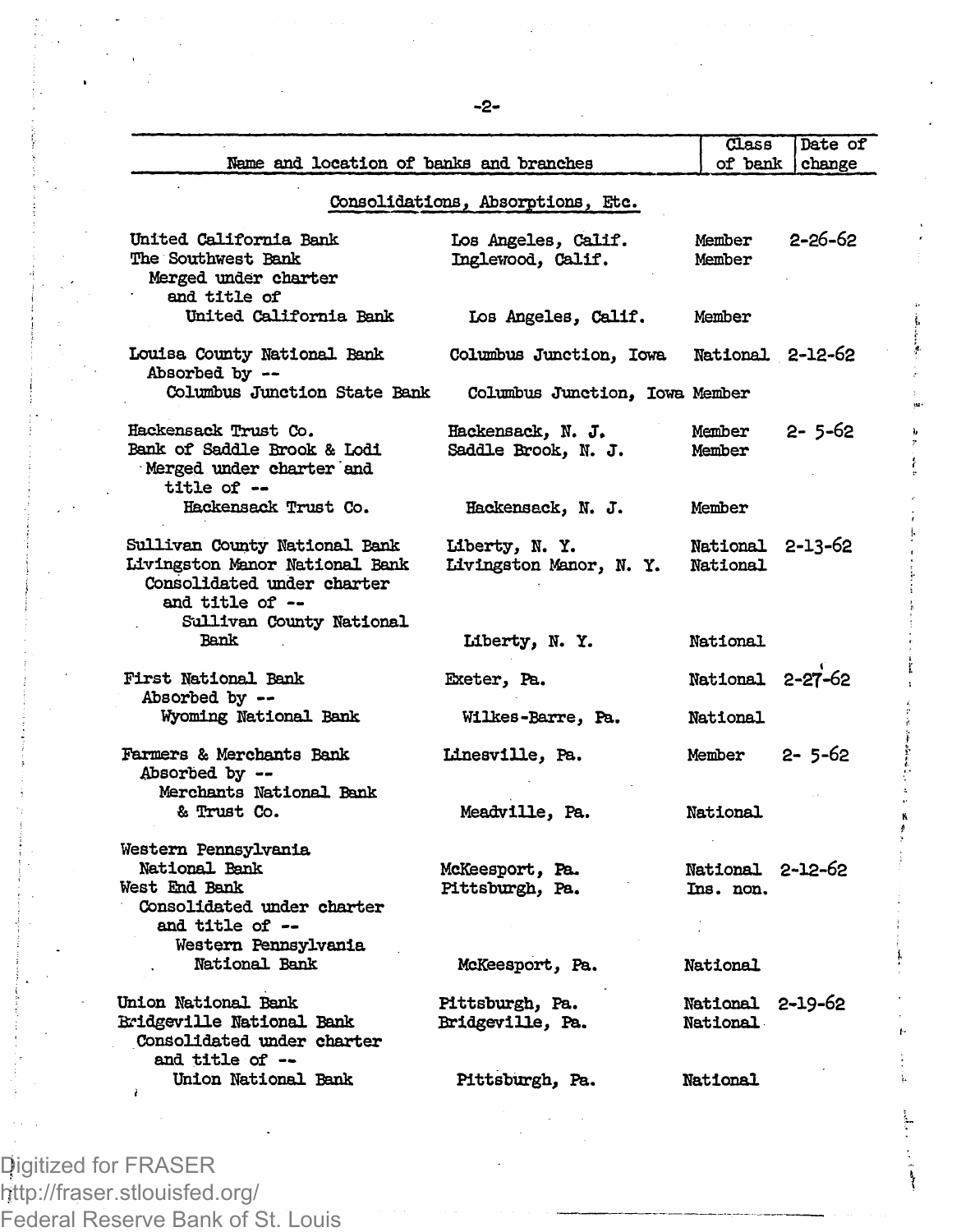| Name and location of banks and branches                                                                          |                                                            | Class                          | Date of<br>of bank change |  |  |  |
|------------------------------------------------------------------------------------------------------------------|------------------------------------------------------------|--------------------------------|---------------------------|--|--|--|
| Voluntary Liquidation<br>(Except incident to absorptions, successions, etc.)                                     |                                                            |                                |                           |  |  |  |
| Sioux Valley Savings Bank                                                                                        | Smithland, Iowa                                            | Nonins. 2-17-62                |                           |  |  |  |
|                                                                                                                  | Suspension                                                 |                                |                           |  |  |  |
| Merchants Exchange Bank,<br>Unincorporated                                                                       | Benavides, Texas                                           | Nonins.                        | 12-30-61                  |  |  |  |
|                                                                                                                  | Withdrawals of State Banks from Federal Reserve Membership |                                |                           |  |  |  |
| Peoples Bank of Fleming County                                                                                   | Flemingsburg, Ky.                                          | Insurance<br>continued         | 2-27-62<br>A.             |  |  |  |
| Bay City Bank & Trust Co.                                                                                        | Bay City, Texas                                            | Insurance 2-12-62<br>continued |                           |  |  |  |
|                                                                                                                  | Change in Title or Location of Banks                       |                                |                           |  |  |  |
| Bank of Montreal (San Francisco) San Francisco, Calif.<br>Title changed to --<br>Bank of Montreal (California)   |                                                            | Ins. non. 1-24-62              |                           |  |  |  |
| National Bank & Trust Co.<br>of Fairfield County<br>Title changed to --<br>State National Bank<br>of Connecticut | Stamford, Conn.                                            | National 2-1-62                |                           |  |  |  |
| Carver Savings Bank<br>Title changed to --<br>Carver State Bank                                                  | Savannah, Ga.                                              | Ins. non.                      | 1961                      |  |  |  |
| <b>Fowler State Bank</b><br>Title changed to --<br>Bank of Rantoul                                               | Rantoul, Ill.                                              | Ins. non. 2-21-62              |                           |  |  |  |
| Dubois County State Bank<br>Title changed to --<br>Dubois County Bank                                            | Jasper, Ind.                                               | $Ins. non. 1-4-62$             |                           |  |  |  |
| Norris State Bank<br>Title changed to --<br>Burdett State Bank                                                   | Burdett, Kans.                                             | Ins. non. 2-13-62              |                           |  |  |  |
| Bank of Neon, Inc.<br>Location changed to --<br>Title changed to --                                              | Neon, Ky.<br>Whitesburg, Ky.                               | Ins. non.                      | $1 - 15 - 62$             |  |  |  |
| First Security Bank                                                                                              |                                                            |                                | 1-22-62                   |  |  |  |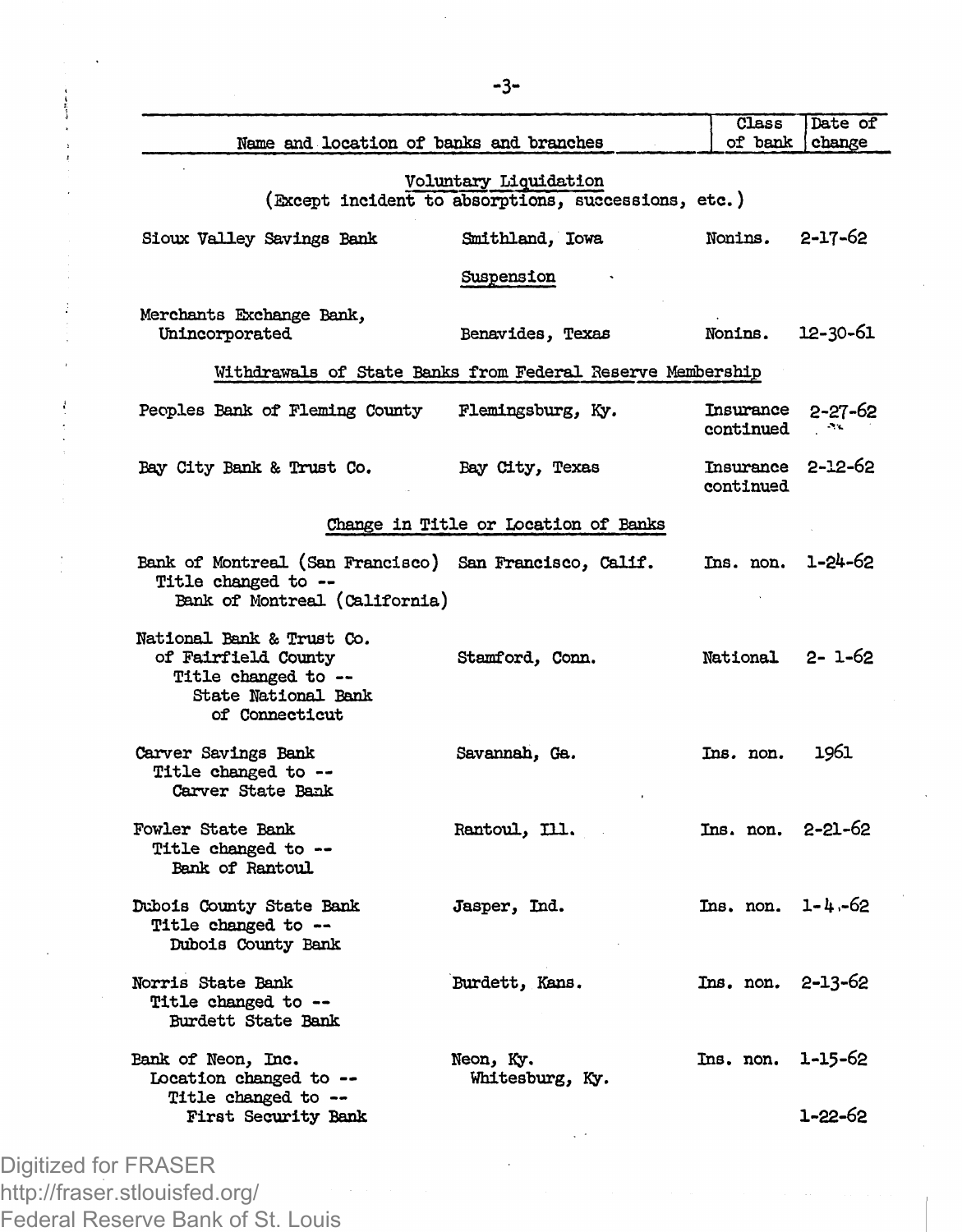|                      | Name and location of banks and branches                                                    |                                                                    | Class<br>of bank    | Date of<br>change |
|----------------------|--------------------------------------------------------------------------------------------|--------------------------------------------------------------------|---------------------|-------------------|
|                      |                                                                                            | Change in Title or Location of Banks (Cont'd)                      |                     |                   |
|                      | 13th Avenue State Bank<br>Title changed to --<br>Northeast State Bank                      | Minneapolis, Minn.                                                 | Ins. non. 2-7-62    |                   |
|                      | American Bank of Port Clinton<br>Title changed to --<br>American Bank                      | Port Clinton, Ohio                                                 | Member              | 1-26-61           |
|                      | Oklahoma National Bank<br>Title changed to --<br>Oklahoma National Bank<br>& Trust Co.     | Chickasha, Okla.                                                   | National            | $2 - 10 - 62$     |
|                      | Union Bank<br>Title changed to --<br>Union Bank & Trust Co.                                | Erie, Pa.                                                          | Ins. non. 2-7-62    |                   |
|                      | First State Bank<br>Title changed to --<br>Longview Bank & Trust Co.                       | Longview, Tex.                                                     | $Ins. non. 2-12-62$ |                   |
|                      | (Includes branches at military and other Government establishments)                        | Branches Established de novo                                       |                     |                   |
|                      | Bank of Ozark<br>Newton Branch.                                                            | Ozark, Ala.<br>Newton, Ala.<br>Dale County                         | Ins. non.           | $1 - 22 - 62$     |
|                      | Valley National Bank<br>Governor's Corner Office<br>85 West Alameda Street                 | Phoenix, Ariz.<br>Tucson, Ariz.<br>Pima County                     | National            | 2-14-62           |
|                      | National Bank of Commerce<br>Pinecrest Office<br>5801 Dollarway Road                       | Pine Bluff, Ark.<br>Jefferson County, Ark.<br>$(P. 0.$ Pine Bluff) | National            | 2-21-62           |
|                      | State Center Bank<br>Clovis Office<br>430 Pollasky Street                                  | Fresno, Calif.<br>Clovis, Calif.<br>Fresno County                  | Ins. non.           | 2-26-62           |
|                      | Security First National Bank<br>Brookhurst & Westminster Branch<br>13952 Brookhurst Street | Los Angeles, Calif.<br>Garden Grove, Calif.<br>Orange County       | National            | $2 - 14 - 62$     |
|                      | Norro Bay Branch<br>700 Las Tunas Avenue                                                   | Morro Bay, Calif.<br>San Luis Obispo County                        |                     | 2-12-62           |
| Digitized for FRASER | San Marcos Branch<br>465 West Mission Road                                                 | San Marcos, Calif.<br>San Diego County                             |                     | 2-16-62           |
|                      | http://fraser.stlouisfed.org/                                                              |                                                                    |                     |                   |
|                      |                                                                                            |                                                                    |                     |                   |

Ï

Federal Reserve Bank of St. Louis

ř.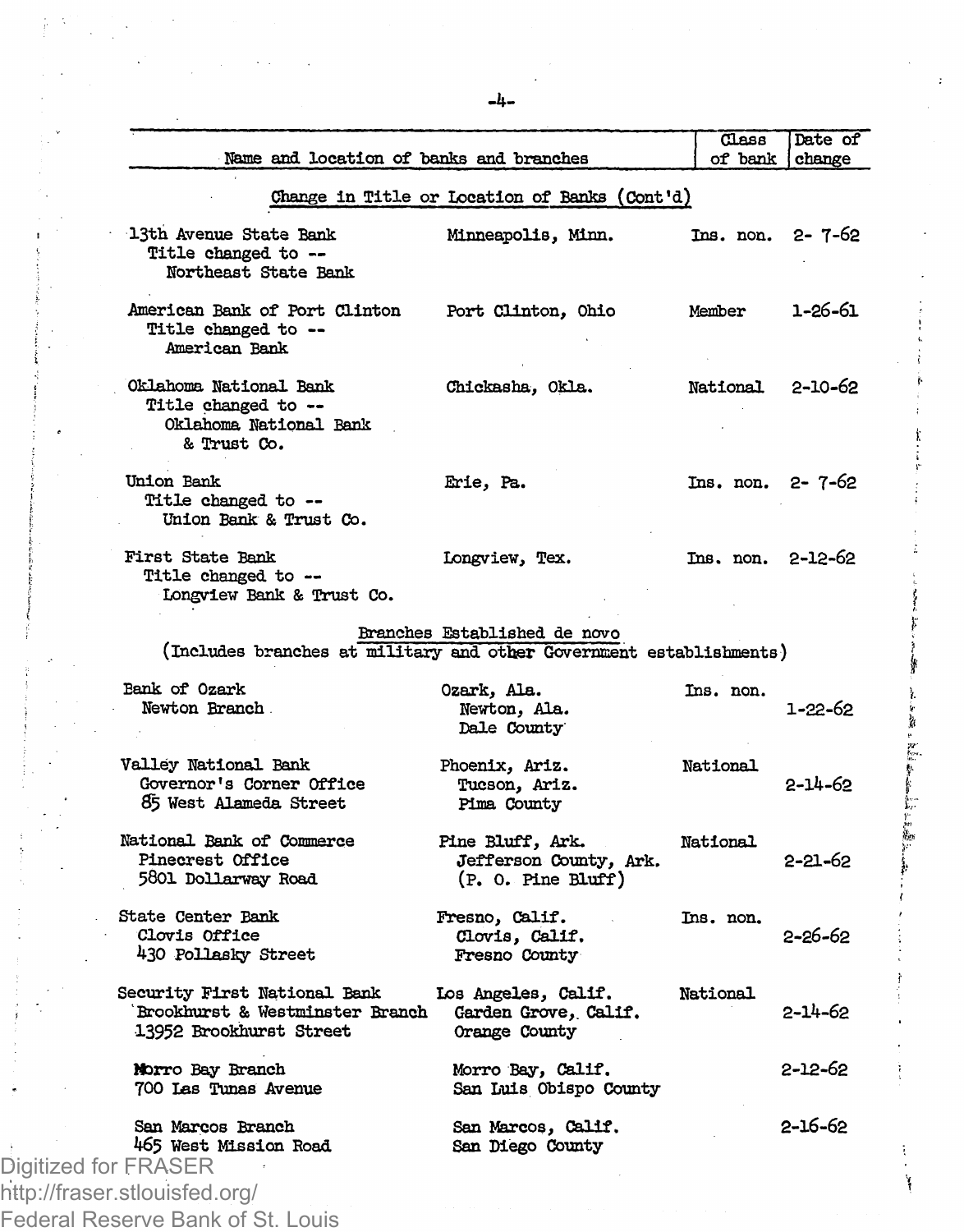| Name and location of banks and branches                                                    |                                                                        | Class<br>of bank | Date of<br>change |
|--------------------------------------------------------------------------------------------|------------------------------------------------------------------------|------------------|-------------------|
| (Includes branches at military and other Government establishments)                        | Branches Established de novo (Cont'd)                                  |                  |                   |
| Bank of America, N. T. & S. A.<br>Grossmont Center Branch<br>5500 Grossmont Center Drive   | San Francisco, Calif.<br>La Mesa, Calif.<br>San Diego County           | National         | 2-16-62           |
| Arden-Fair Oaks Branch<br>5160 Arden Way                                                   | Sacramento County, Calif.<br>(P.O. Carmichael)                         |                  | 2- 5-62           |
| 53rd & Folsom Branch<br>5230 Folsom Boulevard                                              | Sacramento, Calif.<br>Sacramento County                                |                  | 2-27-62           |
| El Camino-Kiely Branch<br>2670 El Camino Real                                              | Santa Clara, Calif.<br>Santa Clara County                              |                  | 2-26-62           |
| Campo-Conard<br>9710 Campo Road                                                            | Spring Valley, Calif.<br>San Diego County                              |                  | 2-9-62            |
| Bank of California, N.A.<br>Hayward Office<br>1004 "B" Street                              | San Francisco, Calif.<br>Hayward, Calif.<br>Alameda County             | National         | 2-9-62            |
| Bank of Tokyo of California<br>Japan Center Branch<br>1766 Buchanan Street                 | San Francisco, Calif.<br>San Francisco, Calif.<br>San Francisco County | Ins. non.        | 2-6-62            |
| Crocker-Anglo National Bank<br>East Fremont Avenue Office<br>176 East Fremont Avenue       | San Francisco, Calif.<br>Sunnyvale, Calif.<br>Santa Clara County       | National         | 2-19-62           |
| Visalia Office<br>421 West Main Street                                                     | Visalia, Calif.<br>Tulare County                                       |                  | 2- 5-62           |
| Mechanics Savings Bank<br>Bloomfield Branch<br>Park Avenue & Prospect Street               | Hartford, Conn.<br>Bloomfield, Conn.<br>Hartford County                | Ins. non.        | 2- 1-62           |
| Trust Company of Georgia<br>Northeast Freeway Office<br>2160 Monroe Drive, N.E.            | Atlanta, Ga.<br>Atlanta, Ga.<br>Fulton County                          | Member           | 2-26-62           |
| Citizens & Southern National Bank, Savannah, Ga.<br>Motor Bank Office<br>780 Second Street | Macon, Ga.<br>Bibb County                                              | National         | $2 - 14 - 62$     |
| Merchants National Bank<br>& Trust Co.<br>Hanna & Shelby Office<br>3995 Shelby St.         | Indianapolis, Ind.<br>Indianapolis, Ind.<br>Marion County              | National         | 2-26-62           |
|                                                                                            |                                                                        |                  |                   |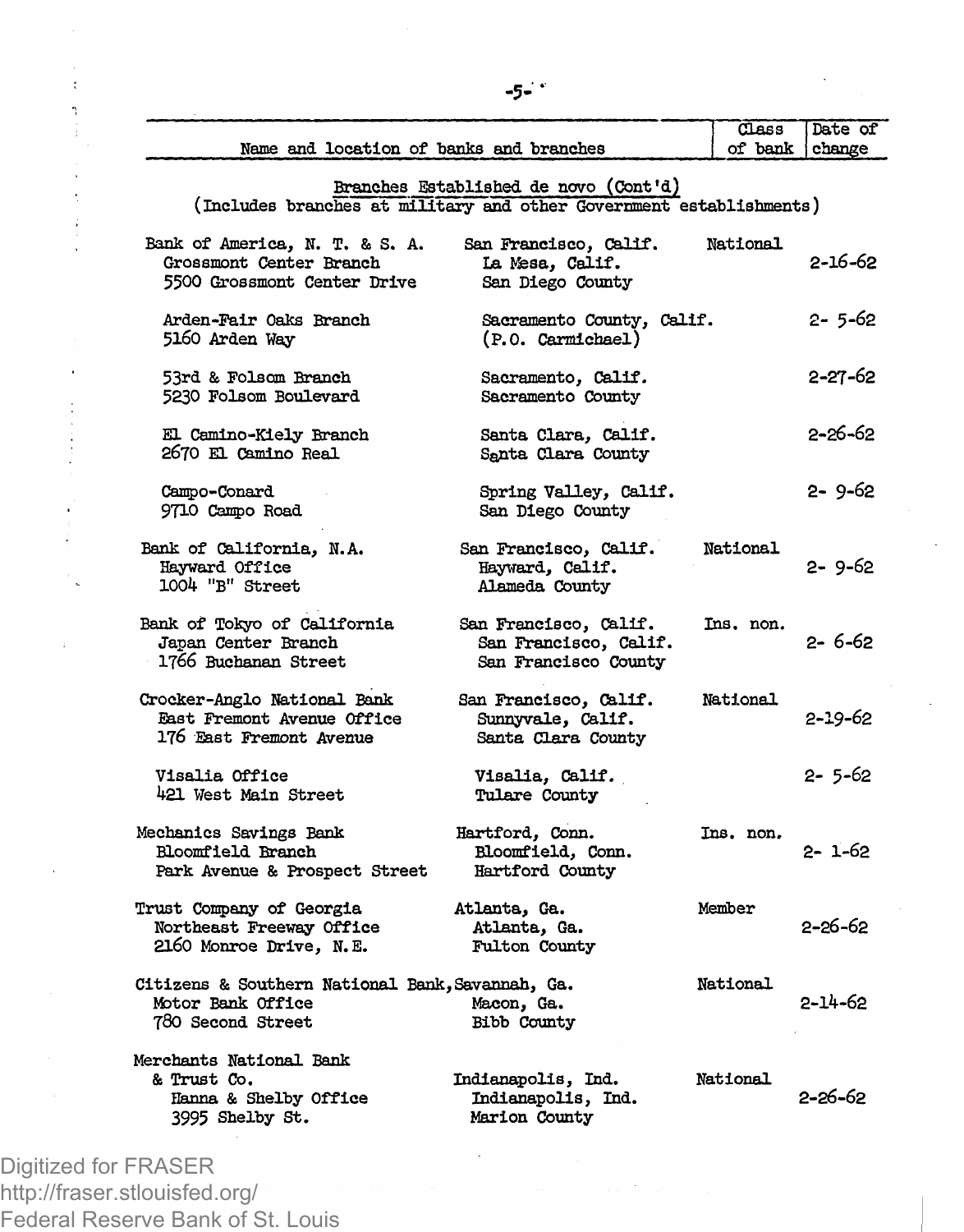|                                                                                                              | Class                                   | Date of<br>change                         |  |  |  |  |
|--------------------------------------------------------------------------------------------------------------|-----------------------------------------|-------------------------------------------|--|--|--|--|
|                                                                                                              |                                         |                                           |  |  |  |  |
| Branches Established de novo (Cont'd)<br>(Includes branches at military and other Government establishments) |                                         |                                           |  |  |  |  |
| Mapleton, Iowa<br>Smithland, Iowa<br>Woodbury County                                                         | Ins. non.                               | $2 - 19 - 62$                             |  |  |  |  |
| Independence, Ky.<br>Covington, Ky.<br>Kenton County                                                         | Ins. non.                               | 2-20-62                                   |  |  |  |  |
| Whitesburg, Ky.<br>Neon, Ky.<br>Letcher County                                                               | Ins. non.                               | $2 - 15 - 62$                             |  |  |  |  |
| Portland, Me.<br>Auburn, Me.<br>Androscoggin County                                                          | Ins. non.                               | 1-29-62                                   |  |  |  |  |
| Baltimore, Md.<br>Baltimore, Md.<br>Independent City.                                                        | Ins. non.                               | 2- 5-62                                   |  |  |  |  |
| Boston, Mass.<br>Boston, Mass.<br><b>Suffolk County</b>                                                      | National                                | 2-12-62                                   |  |  |  |  |
| Brookline, Mass.<br>West Medway, Mass.<br>Norfolk County                                                     |                                         | 2-27-62                                   |  |  |  |  |
| Dedham, Mass.<br>Norwood, Mass.<br>Norfolk County                                                            | Ins. non.                               | 1-4-62                                    |  |  |  |  |
| Lawrence, Mass.<br>Methuen, Mass.<br><b>Essex County</b>                                                     |                                         | 2-9-62                                    |  |  |  |  |
| Lawrence, Mass.<br>Lawrence, Mass.<br><b>Essex County</b>                                                    |                                         | 2-19-62                                   |  |  |  |  |
|                                                                                                              | Name and location of banks and branches | of bank<br>Member<br>Ins. non.<br>Nonins. |  |  |  |  |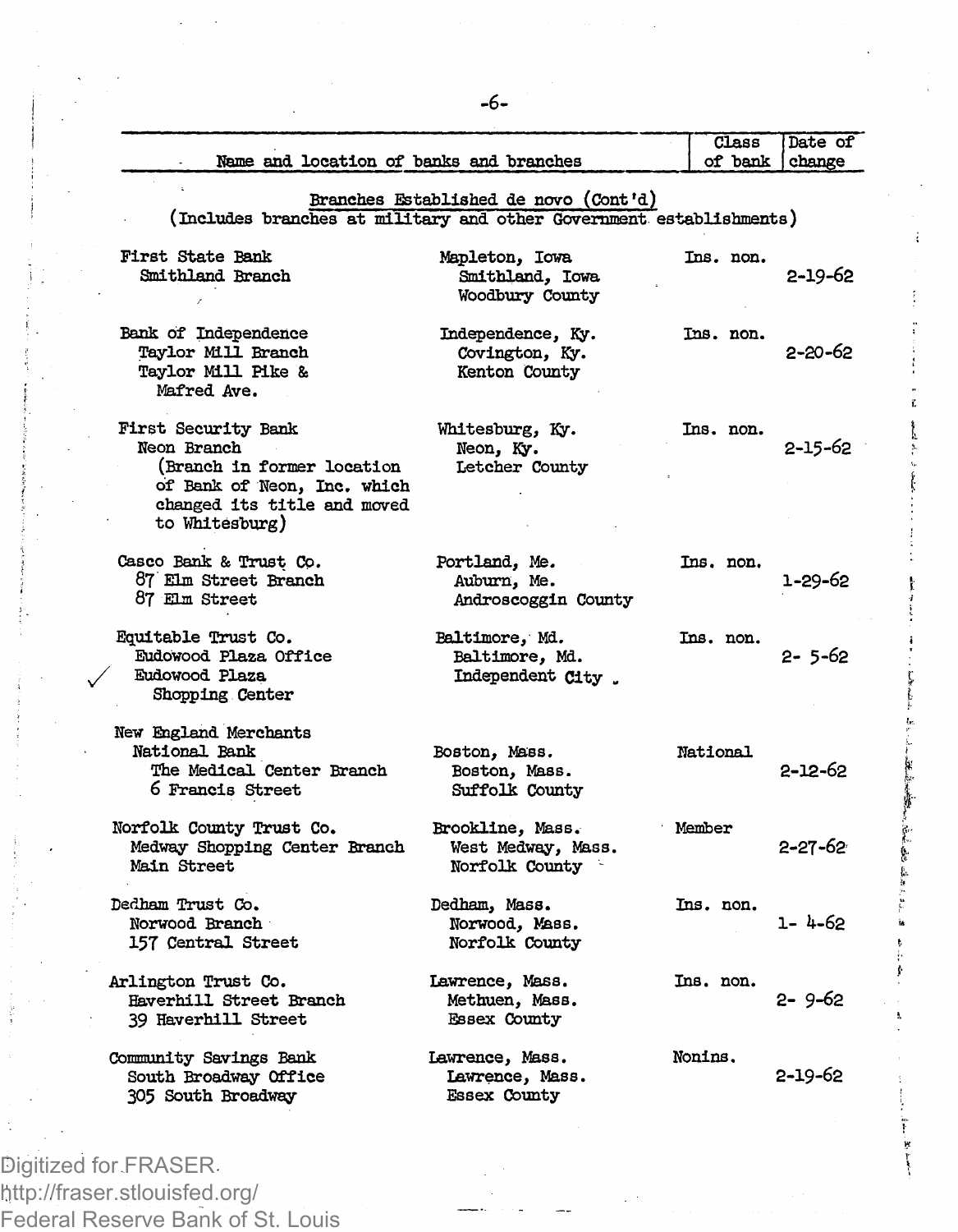|                                                                                 |                                                                                                              | $_{\text{Class}}$ | Date of       |
|---------------------------------------------------------------------------------|--------------------------------------------------------------------------------------------------------------|-------------------|---------------|
| Name and location of banks and branches                                         |                                                                                                              | of bank           | change        |
|                                                                                 | Branches Established de novo (Cont'd)<br>(Includes branches at military and other Government establishments) |                   |               |
| Rockland Trust Co.<br>Duxbury Branch<br>Bay Road at Hall's Corner               | Rockland, Mass.<br>Duxbury, Mass.<br>Plymouth County                                                         | Ins. non.         | $1 - 3 - 62$  |
| Woburn National Bank<br>West Woburn Office<br>6 Russell Street                  | Woburn, Mass.<br>West Woburn, Mass.<br>Middlesex County                                                      | National          | 2- 5-62       |
| Adrian State Savings Bank<br>420 West Maumee Street                             | Adrian, Mich.<br>Adrian, Mich.<br>Lenawee County                                                             | Member            | 2-23-62       |
| National Bank & Trust Co.<br>Arborland Branch<br>3615 Washtenaw Ave.            | Ann Arbor, Mich.<br>Ann Arbor, Mich.<br>Washtenaw County                                                     | National          | 2-27-62       |
| Peoples Bank<br>Woodhaven Branch<br>20100 West Road                             | Trenton, Mich.<br>Woodhaven, Mich.<br>Wayne County                                                           | Ins. non.         | 2- 1-62       |
| Citizens National Bank<br>Clay Street Drive-In<br>601 Clay Street               | Chillicothe, Mo.<br>Chillicothe, Mo.<br>Livingston County                                                    | National          | 9-6-61        |
| Farmers & Merchants<br>National Bank<br>C. F. Seabrook Branch<br>Highway $#77$  | Bridgeton, N. J.<br>Seabrook, N. J.<br>(Upper Dearfield Twp.)<br>Cumberland County                           | National          | 2-28-62       |
| First State Bank<br>Bernalillo Branch<br>400-West 5th Street                    | Cuba, N. M.<br>Bernalillo, N. M.<br>Sandoval County                                                          | Ins. non.         | 2-12-62       |
| First National Bank<br>Bay Shore-Brentwood Office<br>1090 Suffolk Avenue        | Bay Shore, N. Y.<br>Brentwood, N.Y.<br>Suffolk County                                                        | National          | $2 - 8 - 62$  |
| Franklin National Bank<br>Port Jefferson Office<br>41 Nesconset Shopping Center | Mineola, N. Y.<br>Port Jefferson Station, N. Y.<br>Suffolk County                                            | National          | $2 - 3 - 62$  |
| South Huntington Office<br>Walt Whitman Shopping Center                         | South Huntington, N. Y.<br>Suffolk County                                                                    |                   | $2 - 26 - 62$ |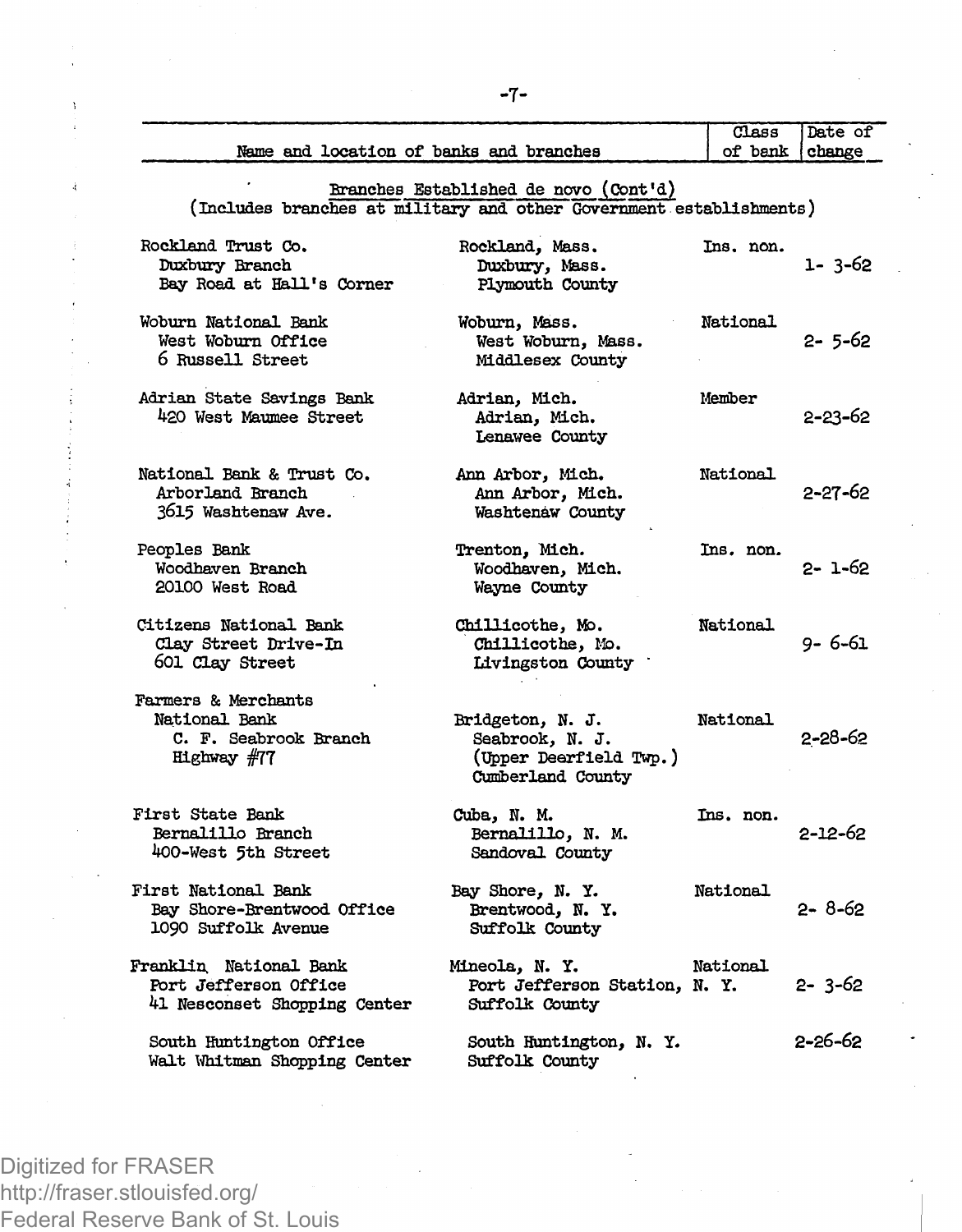|                                                                                                                                |                                                                | $\overline{\mathtt{Class}}$ | Date of             |
|--------------------------------------------------------------------------------------------------------------------------------|----------------------------------------------------------------|-----------------------------|---------------------|
| Name and location of banks and branches                                                                                        |                                                                | of bank                     | change              |
| (Includes branches at military and other Government establishments)                                                            | Branches Established de novo (Cont'd)                          |                             |                     |
| Chase Manhattan Bank<br>Mill Basin Branch<br>6510 Avenue U (Brooklyn)                                                          | New York, N.Y.<br>New York, N.Y.<br>Borough of Brooklyn        | Member                      | 2-3-62              |
| Chemical Bank New York<br>Trust Co.<br>Limited Purpose Branch<br>30 Broad Street<br>(To operate for a period<br>of six months) | New York, N. Y.<br>New York, N.Y.<br>Borough of Manhattan      | Member                      | 2-26-62             |
| First National City Bank<br>Fifth Avenue-37th Street Branch<br>411 Fifth Avenue                                                | New York, N.Y.<br>New York, N.Y.<br>Borough of Manhattan       | National                    | 2-19-62             |
| . North Carolina National Rank<br>Airport Terminal Branch<br>Douglas Municipal Airport<br>Terminal Building                    | Charlotte, N. C.<br>Charlotte, N. C.<br>Mecklenburg County     | National                    | $2 - 22 - 62$ $\nu$ |
| Planters National Bank & Trust Co., Rocky Mount, N. C.<br>Siler City Office<br>104 North Second Ave.                           | Siler City, N. C.<br>Chatham County                            | National                    | $2 - 15 - 62$       |
| Branch Banking & Trust Co.<br>Drive-In Branch<br><b>901 N. Queen Street</b>                                                    | Wilson, N. C.<br>Kinston, N. C.<br>Lenoir County               | Ins. non.                   | $2 - 27 - 62$       |
| / Wachovia Bank & Trust Co.<br>Park Road Office<br>4501 Park Road                                                              | Winston-Salem, N. C.<br>Charlotte, N. C.<br>Mecklenburg County | Member                      | $2 - 14 - 62$       |
| Chardon Savings Bank Co.<br>West Geauga Branch<br>West Geauga Plaza                                                            | Chardon, Ohio<br>Chesterland, Ohio<br>Geauga County            | Member                      | 2- 1-62             |
| First National Bank<br>Western Branch<br>800 Western Avenue                                                                    | Chillicothe, Ohio<br>Chillicothe, Ohio<br>Ross County          | National                    | 11-30-61            |
| National City Bank<br>Broadview-Pleasant Valley Branch, Parma, Ohio<br>7514 Broadview Road                                     | Cleveland, Ohio<br>Cuyahoga County                             | National                    | 2-12-62             |
| Union Commerce Bank<br>Fairmount Circle Branch<br>20601 Fairmount Boulevard                                                    | Cleveland, Ohio<br>Shaker Heights, Ohio<br>Cuyahoga County     | Member                      | 2-5-62              |

*I* 

**t** 

**I**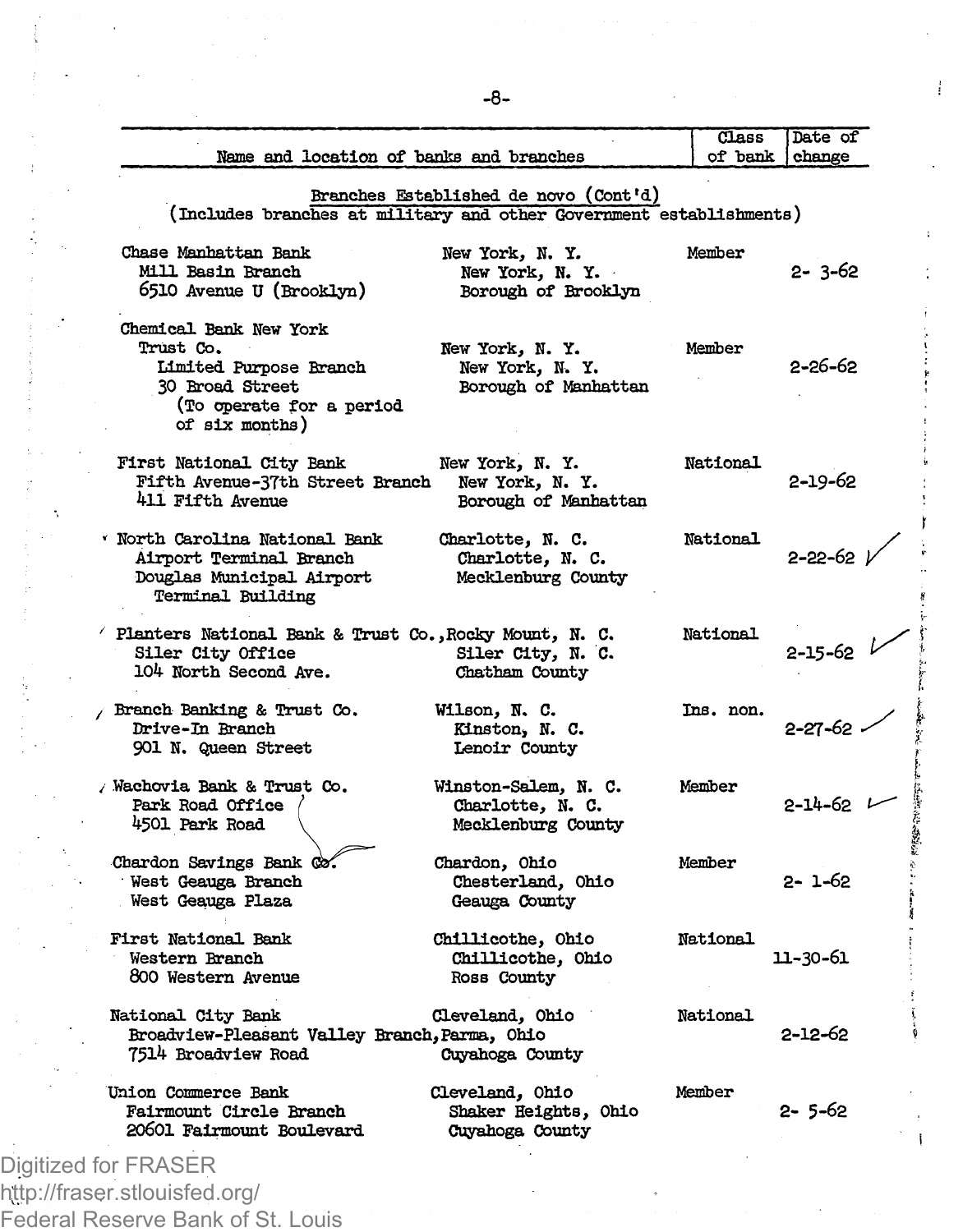| Name and location of banks and branches                                                               |                                                                                   | Class<br>of bank | Date of<br>change       |
|-------------------------------------------------------------------------------------------------------|-----------------------------------------------------------------------------------|------------------|-------------------------|
| (Includes branches at military and other Government establishments)                                   | Branches Established de novo (Cont'd)                                             |                  |                         |
| Franklin National Bank<br>Springboro Office<br>25 West Central Avenue                                 | Franklin, Ohio<br>Springboro, Ohio<br>Warren County                               | National         | 2-12-62                 |
| Ohio Citizens Trust Company<br>Westgate Branch<br>Secor Road                                          | Toledo, Ohio<br>Washington Township, Ohio<br>Lucas County                         | Member           | 2-15-62                 |
| United States National Bank<br>Gladstone Branch<br>395 McLoughlin Boulevard                           | Portland, Ore.<br>Gladstone, Ore.<br>Clackamas County                             | National         | 2-23-62                 |
| Merchants National Bank<br>Whitehall Branch<br>North 7th Street Pike                                  | Allentown, Pa.<br>Whitehall Township, Pa.<br>Lehigh County<br>(P.O. Allentown)    | National         | 2-19-62                 |
| Central-Penn National Bank<br><b>Stenton Office</b><br>8325 Stenton Avenue                            | Philadelphia, Pa.<br>Philadelphia, Pa.<br>Philadelphia County                     | National         | 2-9-62                  |
| Pittsburgh National Bank<br>Caste Village Branch<br>538 Village Plaza                                 | Pittsburgh, Pa.<br>Whitehall, Pa.<br>Allegheny County                             | National         | 2-5-62                  |
| National Bank & Trust Co.<br>of Central Pennsylvania<br>Village Green Office<br>2300 E. Market Street | York, Pa.<br>Springettsbury Township, Pa.<br>York County<br>$(P. 0. \text{York})$ | National         | $2 - 1 - 62$            |
| York Bank & Trust Co.<br>1986 Carlisle Road, Shiloh                                                   | York. Pa.<br>West Manchester Township, Pa.<br>York County                         | Member           | 2-13-62                 |
| Plantation Bank of Rhode Island<br>Park Square Branch<br>67 Eddie Dowling Highway                     | Providence, R. I.<br>North Smithfield, R. I.<br>Providence County                 | Ins. non.        | 2- 5-62                 |
| South Carolina National Bank<br>Irby Street Drive-In<br>Rear of 408 South Irby St.                    | Charleston, S. C.<br>Florence, S. C.<br>Florence County                           | National         | 5-26-61 $^{\mathrm{L}}$ |
| / Southern Bank & Trust Co.<br>West Greenville Branch<br>1265 Pendleton Street                        | Greenville, S. C.<br>Greenville, S. C.<br>Greenville County                       | Ins. non.        | $2 - 15 - 62$           |

**-9-**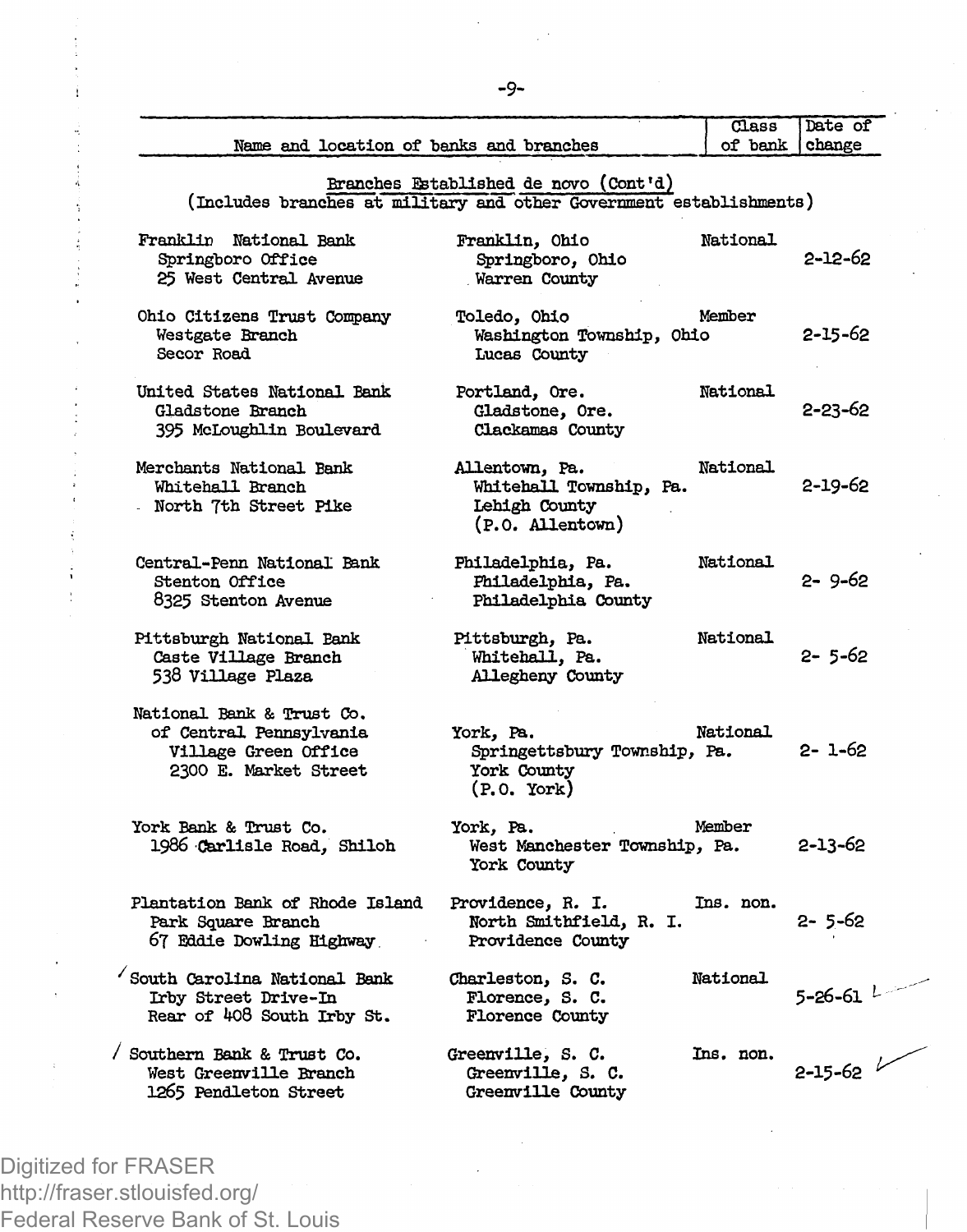| Name and location of banks and branches                                                                                           |                                                                | Class<br>of bank | Date of<br>change |
|-----------------------------------------------------------------------------------------------------------------------------------|----------------------------------------------------------------|------------------|-------------------|
| (Includes branches at military and other Government establishments)                                                               | Branches Established de novo (Cont'd)                          |                  |                   |
| Marion National Bank<br>Drive-In Branch<br>North Church & North Lane                                                              | Marion, Va.<br>Marion, Va.<br>Smyth County                     | National         | $2 - 15 - 62$     |
| Middletown State Bank<br>Winchester Shopping Center Branch, Frederick County, Va.<br>Routes 11 & 622                              | Middletown, Va.<br>(P.O. Winchester)                           | Ins. non.        | 2-21-62 '         |
| Seattle-First National Bank<br>West Seattle Branch<br>4757 California Avenue                                                      | Seattle, Wash.<br>Seattle, Wash.<br>King County                | National         | 2-19-62           |
| (See also Consolidations, Absorptions, etc.)                                                                                      | Banks Converted Into Branches                                  |                  |                   |
| United California Bank<br>Inglewood Main Office<br>100 North Market Street<br>(Formerly Southwest Bank)                           | Los Angeles, Calif.<br>Inglewood, Calif.<br>Los Angeles County | Member           | 2-26-62           |
| Hackensack Trust Co.<br>Saddle Brook Office<br>358 Market Street<br>(Formerly Bank of Saddle<br>Brook & Lodi)                     | Hackensack, N. J.<br>Saddle Brook, N. J.<br>Bergen County      | Member           | 2- 5-62           |
| Sullivan County National Bank<br>Livingston Manor Office<br>Main Street<br>(Formerly Livingston Manor<br>National Bank)           | Liberty, N. Y.<br>Livingston Manor, N. Y.<br>Sullivan County   | National         | 2-13-62           |
| Western Pennsylvania National Bank<br>West End Branch<br>22 Wabash Avenue<br>(Formerly West End Bank)                             | McKeesport, Pa.<br>Pittsburgh, Pa.<br>Allegheny County         | National         | 2-12-62           |
| Merchants National Bank & Trust Co. Meadville, Pa.<br>Linesville Branch<br>120 Erie Street<br>(Formerly Farmers & Merchants Bank) | Linesville, Pa.<br>Crawford County                             | National         | 2- 5-62           |
| Union National Bank<br>Bridgeville Branch<br>457 Washington Avenue<br>(Formerly Bridgeville National Bank)                        | Pittsburgh, Pa.<br>Bridgeville, Pa.<br>Allegheny County        | National         | 2-19-62           |

ś.

Federal Reserve Bank of St. Louis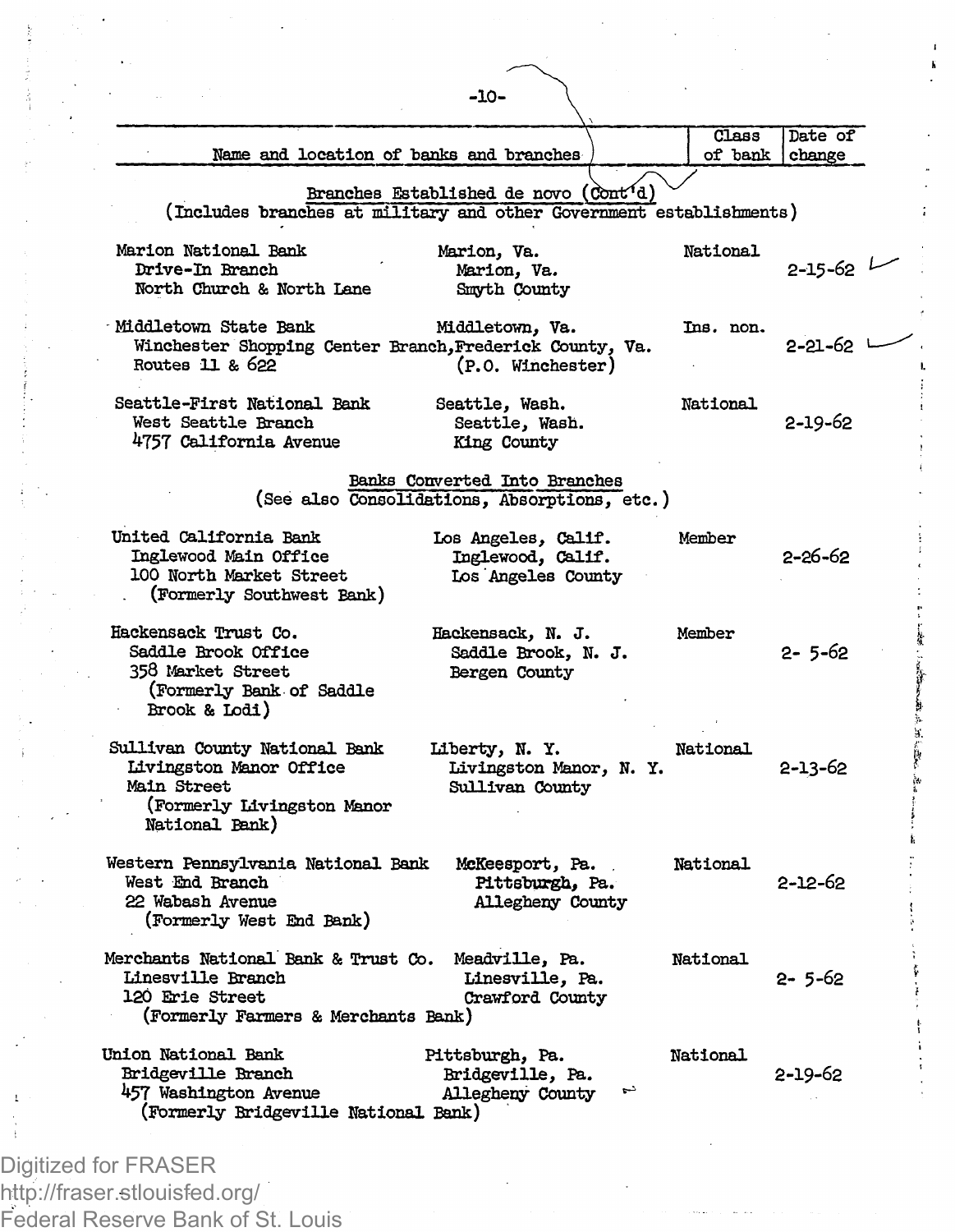| Name and location of banks and branches                                                                                                                                                                                |                                                                                                                                                  | Class<br>of bank | Date of<br>change |
|------------------------------------------------------------------------------------------------------------------------------------------------------------------------------------------------------------------------|--------------------------------------------------------------------------------------------------------------------------------------------------|------------------|-------------------|
|                                                                                                                                                                                                                        | Banks Converted Into Branches (Cont'd)<br>(See also Consolidations, Absorptions, etc.)                                                           |                  |                   |
| Wyoming National Bank<br>Exeter Branch<br>(Formerly First National Bank) Luzerne County                                                                                                                                | Wilkes-Barre, Pa.<br>Exeter, Pa.                                                                                                                 | National         | 2-27-62           |
|                                                                                                                                                                                                                        | Branches Acquired by Consolidation, Absorptions, etc.                                                                                            |                  |                   |
| United California Bank<br>Acquired through merger and<br>will operate the three branches<br>formerly operated by Southwest<br>Bank, Inglewood, in Los<br>Angeles County.                                               | Los Angeles, Calif.                                                                                                                              | Member           | 2-26-62           |
| Hackensack Trust Co.<br>Acquired through merger and<br>will operate the branch<br>formerly operated by Bank<br>of Saddle Brook & Lodi.<br>Saddle Brook, in Bergen<br>County.                                           | Hackensack, N. J.                                                                                                                                | Member           | 2- 5-62           |
| Union National Bank<br>Acquired through consolidation<br>and will operate the six branches<br>formerly operated by Bridgeville<br>National Bank, Bridgeville, three<br>in Allegheny and three in<br>Washington County. | Pittsburgh, Pa.                                                                                                                                  | National         | 2-19-62           |
|                                                                                                                                                                                                                        | Branch Discontinued                                                                                                                              |                  |                   |
| Commercial State Bank<br>Lake Andes Branch                                                                                                                                                                             | Wagner, S. D.<br>Lake Andes, S. D.<br>Charles Mix County                                                                                         | Ins. non.        | $2 - 3 - 62$      |
|                                                                                                                                                                                                                        | Changes in Title or Location of Branches                                                                                                         |                  |                   |
| Golden State Bank<br>Hollydale Office<br>Changed from<br>Changed to<br>(Due to annexation of area by South Gate)                                                                                                       | Bell Gardens, Calif.<br>$\sim 10^{-1}$<br>Hollydale, Calif.<br>12125 South Garfield Avenue, Hollydale<br>12125 South Garfield Avenue, South Gate | Ins. non.        | 2- 6-62           |
| Security-First National Bank<br>Santa Monica Branch<br>Moved from<br>Moved to                                                                                                                                          | Los Angeles, Calif.<br>Santa Monica, Calif.<br>401 Santa Monica Boulevard<br>1250 Fourth Street                                                  | National         | 2-26-62           |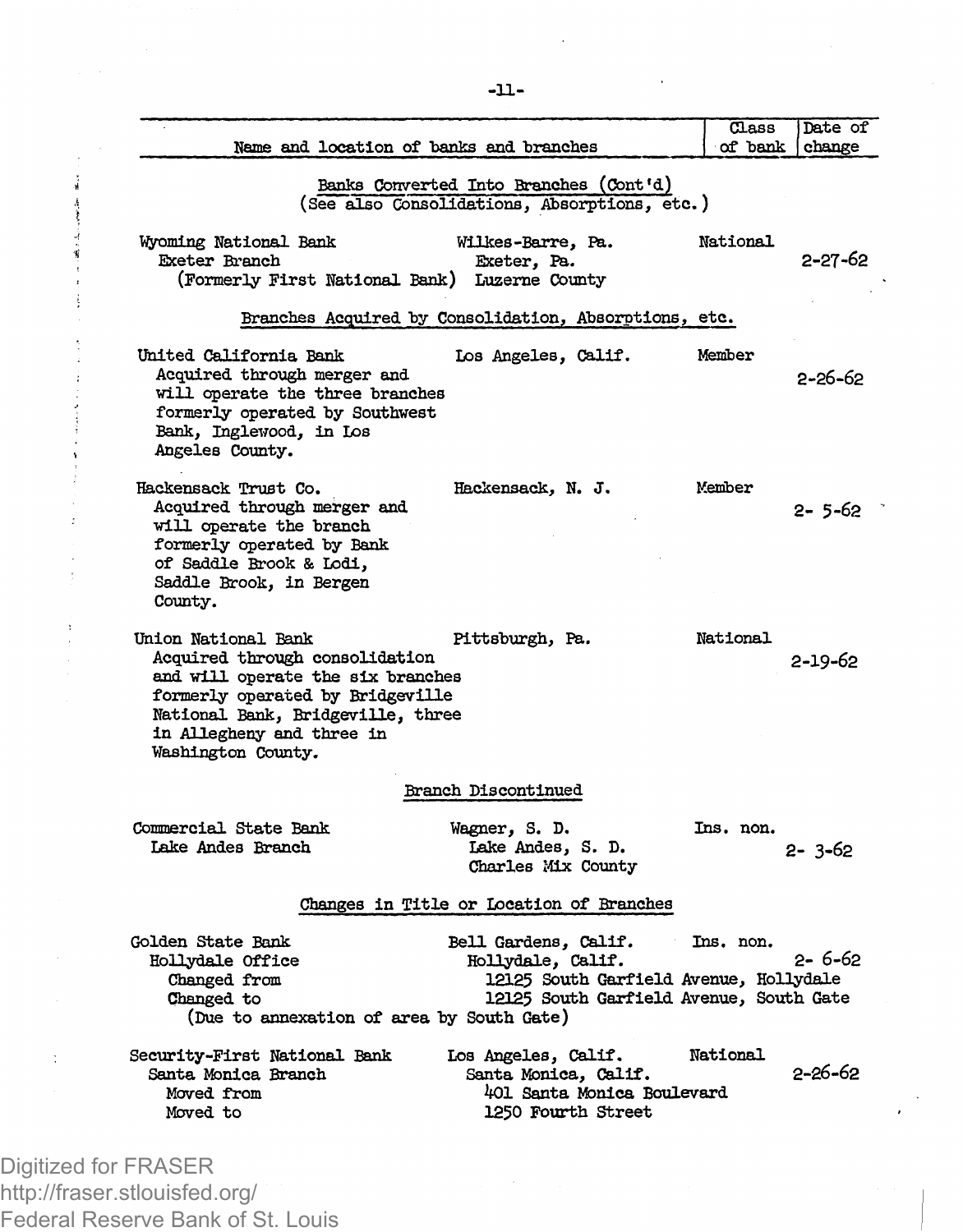| Name and location of banks and branches                                                                                                 |                                                                                                     | Class<br>of bank | Date of<br>change |
|-----------------------------------------------------------------------------------------------------------------------------------------|-----------------------------------------------------------------------------------------------------|------------------|-------------------|
|                                                                                                                                         | Changes in Title or Location of Branches (Cont'd)                                                   |                  |                   |
| Bank of America, N.T. & S.A.<br>29th & Mission Branch<br>Moved from<br>Moved to                                                         | San Francisco, Calif.<br>San Francisco, Calif.<br>3236 Mission Street<br><b>3250 Mission Street</b> | National         | 2-12-62           |
| Cambrian Park Branch<br>Changed from<br>Changed to<br>(Due to annexation of area by San Jose)                                           | Cambrian Park, Calif.<br>14396 Union Avenue, Cambrian Park<br>14396 Union Avenue, San Jose          |                  | 2-15-62           |
| Wells Fargo Bank<br>Wells Fargo Office<br>Name changed to --<br>Market-Montgomery Office                                                | San Francisco, Calif.<br>San Francisco, Calif.                                                      | Member           | 1-31-62           |
| East Palo Alto Office<br>Changed in name and<br>location to --<br>University Avenue-                                                    | East Palo Alto, Calif.                                                                              |                  | 1-31-62           |
| Bayshore Office                                                                                                                         | P.O. Palo Alto                                                                                      |                  |                   |
| Union & New Haven Trust Co.<br>Wallingford Branch<br>Moved from<br>Moved to                                                             | New Haven, Conn.<br>Wallingford, Conn.<br>9 North Main Street<br>86 North Main Street               | Member           | 2-13-62           |
| Attleborough Savings Bank<br>Attleboro Branch<br>Moved from<br>Moved to                                                                 | North Attleboro, Mass.<br>Attleboro, Mass.<br>9 North Main Street<br>8 Park Street                  | Nonins.          | 2-26-62           |
| Security First Bank & Trust Co.<br>Fruitport Branch<br>Moved from<br>Moved to                                                           | Grand Haven, Mich.<br>Fruitport, Mich.<br>14 North Third Ave.<br>15 Park Street                     | Member           | 2-26-62           |
| Home Savings Bank<br>Central Avenue Office<br>Moved from<br>Moved to                                                                    | Albany, N.Y.<br>Albany, N. Y.<br>77 Central Avenue<br>163 Central Avenue                            | Ins. non.        | 1-27-62           |
| Chemical Bank New York Trust Co.<br><b>30 Broad Street Office</b><br>Moved from<br>Moved to<br>and renamed --<br>67 Broad Street Office | New York, N.Y.<br>New York, N. Y.<br>30 Broad Street<br>67 Broad Street                             | Member           | $2 - 26 - 62$     |